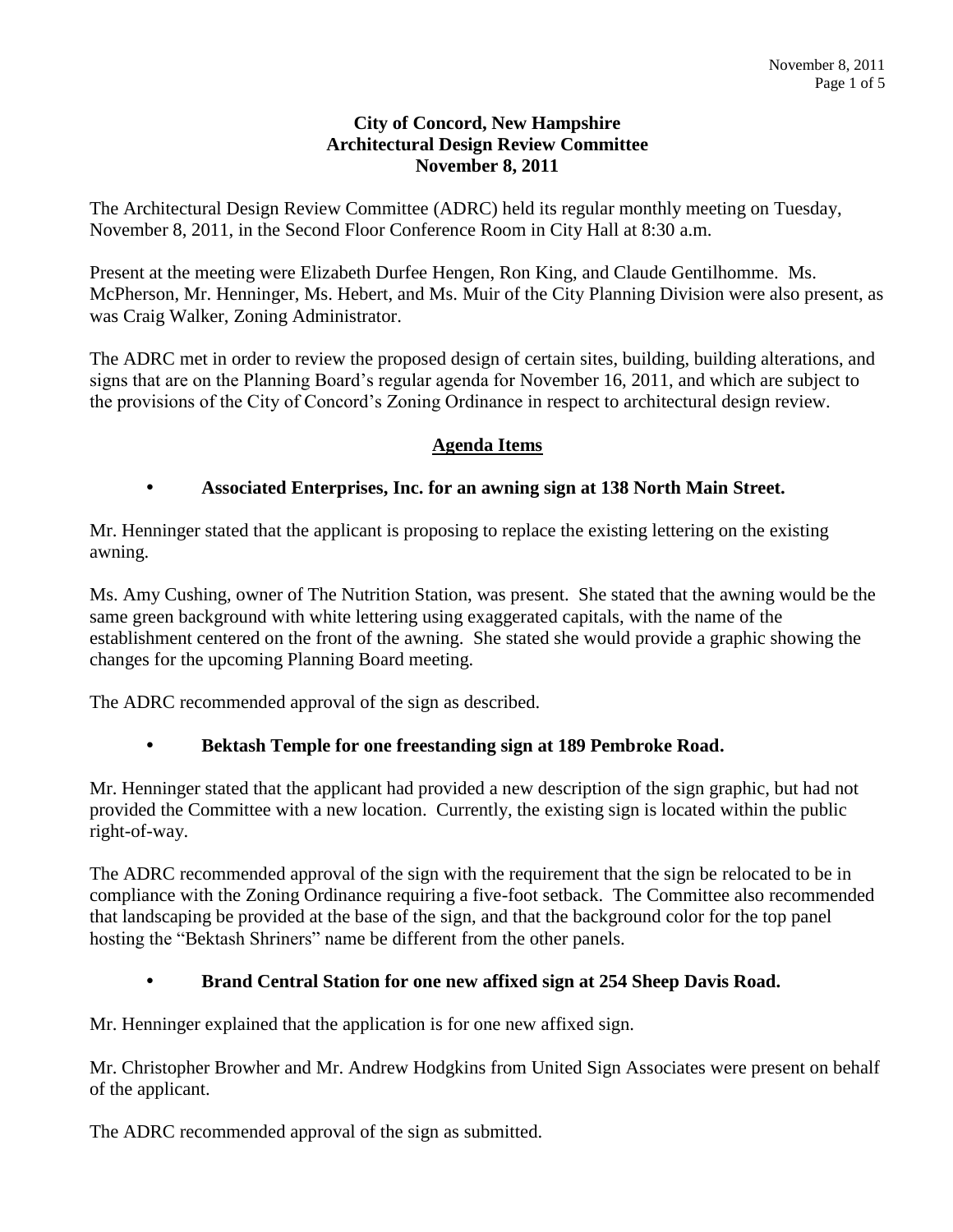### **Concord Christian Academy for revisions to an existing freestanding sign at 37 Regional Drive**

Mr. Henninger stated that the applicant had not provided revisions as previously requested, so no further action was necessary by the ADRC at this time.

## **DEW Properties, LLC, for the 4 Crescent Street Professional Complex for one freestanding sign at 4 Crescent Street.**

Mr. Henninger reported that the application was for one freestanding sign.

Mr. Russ Aubertin from Advantage Signs, Inc. was present on behalf of the applicant.

Ms. Hebert stated that the location of the proposed sign is where a kiosk sign is supposed to be installed. The ADRC and Planning Board approval of the site plan included the pedestrian oriented sign at the corner of Crescent and Canal Streets. She stated that this freestanding sign should be located at the other end of the site near the building's main driveway.

The ADRC recommended approval as submitted, with the requirement that the sign be relocated to the building's main driveway at the other end of Canal Street. It was also recommended that sign be incorporated into the site landscaping.

Mr. Aubertin advised that he would have a revised plan for the Planning Board's consideration on November  $16^{\text{th}}$ .

## **McDonald & Kanyuk, PLLC, Attorneys At Law for two panels on a new freestanding sign at 89 North State Street.**

Mr. Henninger reported that the application was for two panels on a new freestanding sign at 89 North State Street.

Mr. Russ Aubertin from Advantage Signs, Inc. was present on behalf of the applicant. He provided the Committee with a new design graphic, as the applicant preferred the rectangle sign to the oval sign. He stated that the existing post and brackets would be used. The Committee noted that they preferred the revised sign.

The ADRC recommended approval of the sign as revised.

# **Men's Warehouse for an affixed sign at 62 D'Amante Drive.**

Mr. Henninger stated that the applicant is requesting an additional fixed sign on the south side of the building facing Michael's. The sign is the same as one recommended for approval at last months' ADRC meeting facing D'Amante Drive.

Mr. Tim Sullivan from Barlo Signs was present. He stated that the sign represents the corporate logo.

The ADRC recommended approval of the sign as submitted.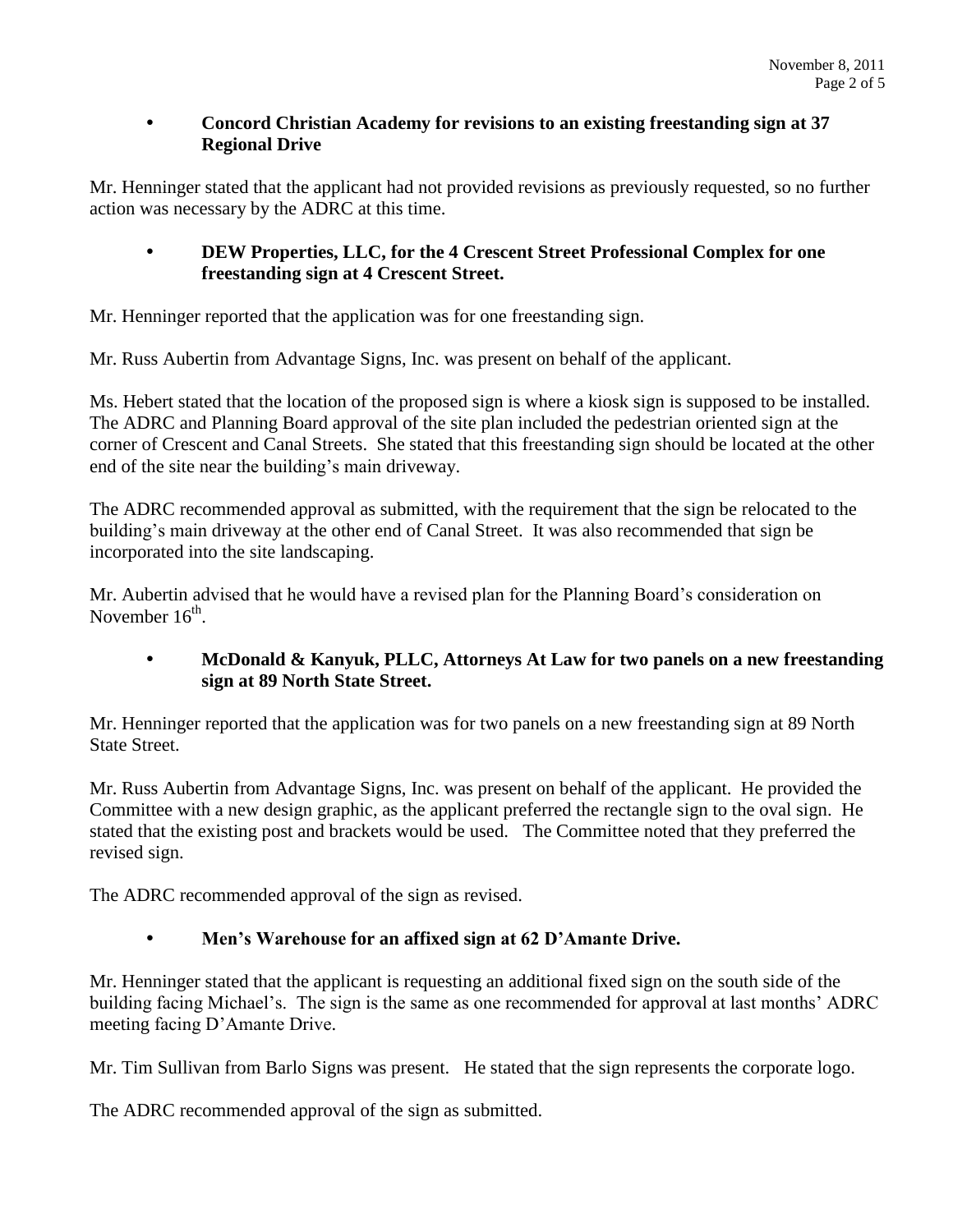## **North Star Holdings, LLC, for a new freestanding sign at 10 Green Street.**

Mr. Walker stated that the sign graphic is from a different location, but describes the sign being applied for at the 10 Green Street location.

Mr. Dan St. Hilaire, the applicant, was present. He stated that the sign background would be white and the lettering would be black, similar to the graphic presented, but with a slightly larger font. He is using an aluminum channel to secure the signs to the post. The top of the posts will have decorative balls.

The ADRC recommended approval of the sign as submitted, with the recommendation that spacers be inserted between the signs to keep the signs distinct.

## **Outfitters Thrift Store for revision to an existing freestanding sign and a new hanging sign at 20 ½ South Main Street.**

Mr. Henninger stated that the application was for a revision to an existing freestanding sign and a new hanging sign at the Outfitters new location at 20 ½ South Main Street.

Mr. Russ Aubertin from Advantage Signs was present on behalf of the applicant. He stated that the existing sign would be refaced.

Mr. Henninger suggested that the background of the changeable sign could be the same pale blue as the top portion of the sign.

Mr. Aubertin said that the entire sign is internally illuminated, and that he could recommend to his client that the variable message sign portion be black with white letters, which would have opaque edges. He stated that recognizing that this is a preexisting sign; he will make the changes and provide revisions to the Planning Board.

The Committee noted that this was an existing grandfathered sign.

The ADRC recommended approval of the sign as submitted, and recommended that the background of the changeable copy area be black with white letters. The ADRC suggested the applicant consider the use of the existing changeable sign area for tenant identification signs.

# **Slot Car Corner for a new affixed sign at 322 Village Street.**

Mr. Henninger explained that this application was for a new affixed sign at 322 Village Street.

Mr. Dickie Pearson, the owner, was present to respond to any questions regarding the application. He stated that the brackets for the sign were preexisting on the roof, and that there are other brackets in place for other building tenants. He stated that the sign would not be illuminated, and that the colors represent the company logo.

Mr. Gentilhomme suggested the need for a more prominent black border around that sign. Ms. McPherson advised that a  $\frac{1}{2}$  inch black border would be appropriate for a sign this size.

The ADRC recommended approval of the sign as submitted, with the recommendation that a <sup>1</sup>/<sub>2</sub> inch black border be placed around the sign.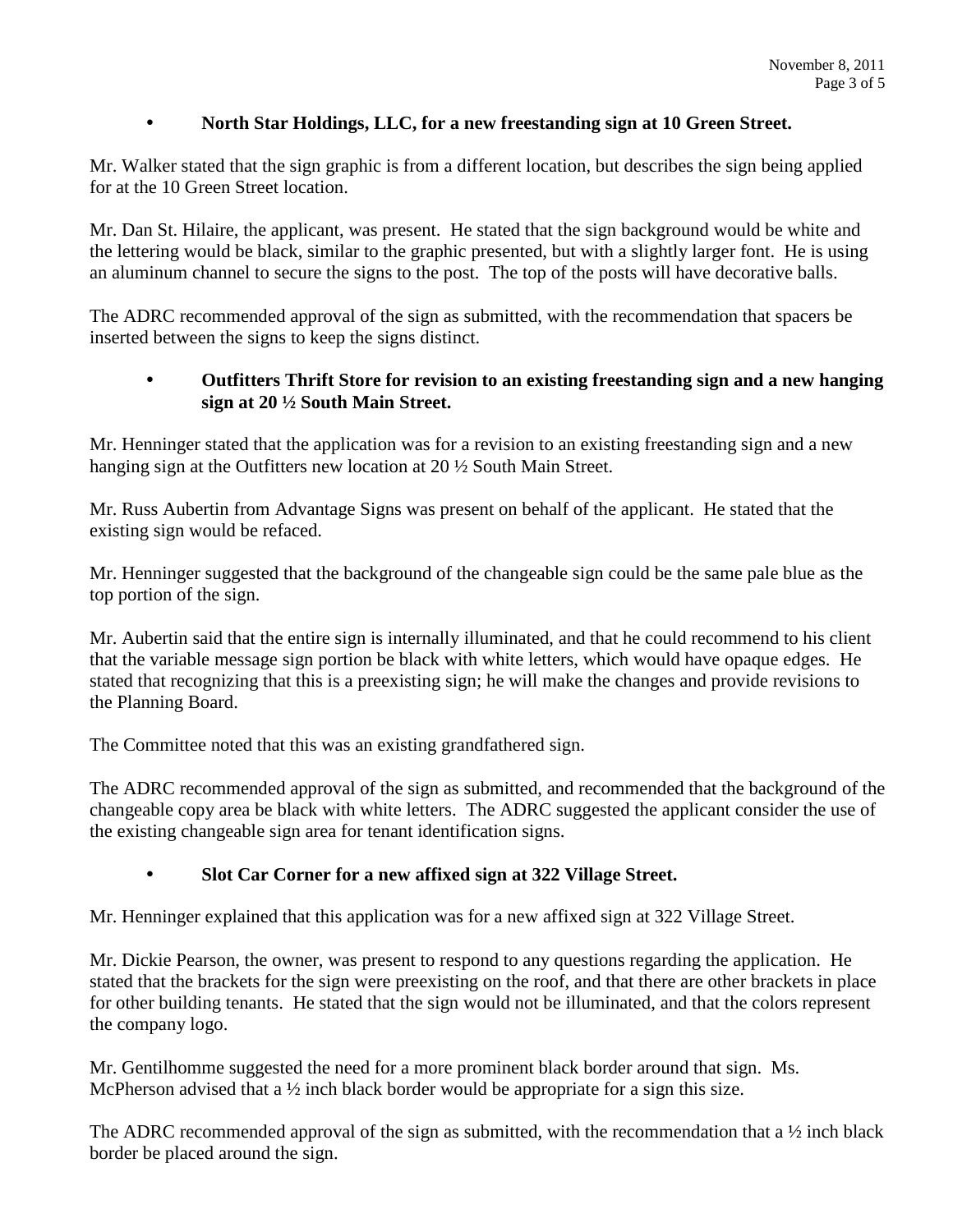## **Consideration of a Master Sign Plan for the Duprey Center, LLC, located at 49 South Main Street. (2011-0047)**

Mr. Henninger stated that this master sign plan for 49 South Main Street included signs for the League of NH Craftsman and the Greater Concord Chamber of Commerce.

Mr. Stephen Duprey, the building owner, and Mr. Russ Aubertin from Advantage Signs, were present. Mr. Duprey stated that the setback of the building from the build-to-line and the bump-out on the front of the building have created problems with the placement of the signs for the building.

He explained that the freestanding sign was reduced in height and made more for pedestrians than for drivers, based on the recommendations received from the ADRC. Ms. Hebert said that the base of the freestanding sign doesn't appear to be what was discussed at the previous ADRC meeting. A review of the minutes revealed that Mr. Henninger had suggested that granite be used for the base of the freestanding sign instead of brick.

Mr. King stated that as the light poles and the trees come right out of the sidewalk, perhaps the freestanding sign could have the base below ground so the sign appears to come out of the sidewalk. Mr. Duprey suggested that the post for the sign could be incorporated in an iron base which would provide a ground level planter for annuals at the base of the sign.

Mr. Duprey reported that he understands that the banners will need licensing by the City Council, and stated that he would like the support of the ADRC for the design of the banners. Mr. Walker stated that the City has concerns with having banners for each business on the light posts. Mr. Duprey replied that the banners are for nonprofit tenants in the building. Mr. Walker explained that the City wouldn't be able to allow one group "nonprofits" to have banners with their organization names, and not allow another group "commercial establishments" to have similar banners.

The ADRC recommended approval of the etched signs for the League of NH Craftsman and the Greater Concord Chamber of Commerce as submitted.

The Committee found the aesthetics of the proposed signage as shown to be acceptable. The Committee did not comment on the request for the license to install the "private" banner signs in the City right-ofway on City maintained street lights.

### **Building plans and signage for renovations at Applebee's at 260 Loudon Road. (2011-0036)**

Mr. Henninger explained that the changes to the building façade include a new tower at the entrance way, updated awnings, and new signage. The applicant will be keeping the brick face of the building the same.

The ADRC recommended approval of the renovations as submitted.

# **Architectural Design Review Information Brochure.**

Mr. Henninger explained that revisions to the Architectural Design Review Information Brochure were still pending.